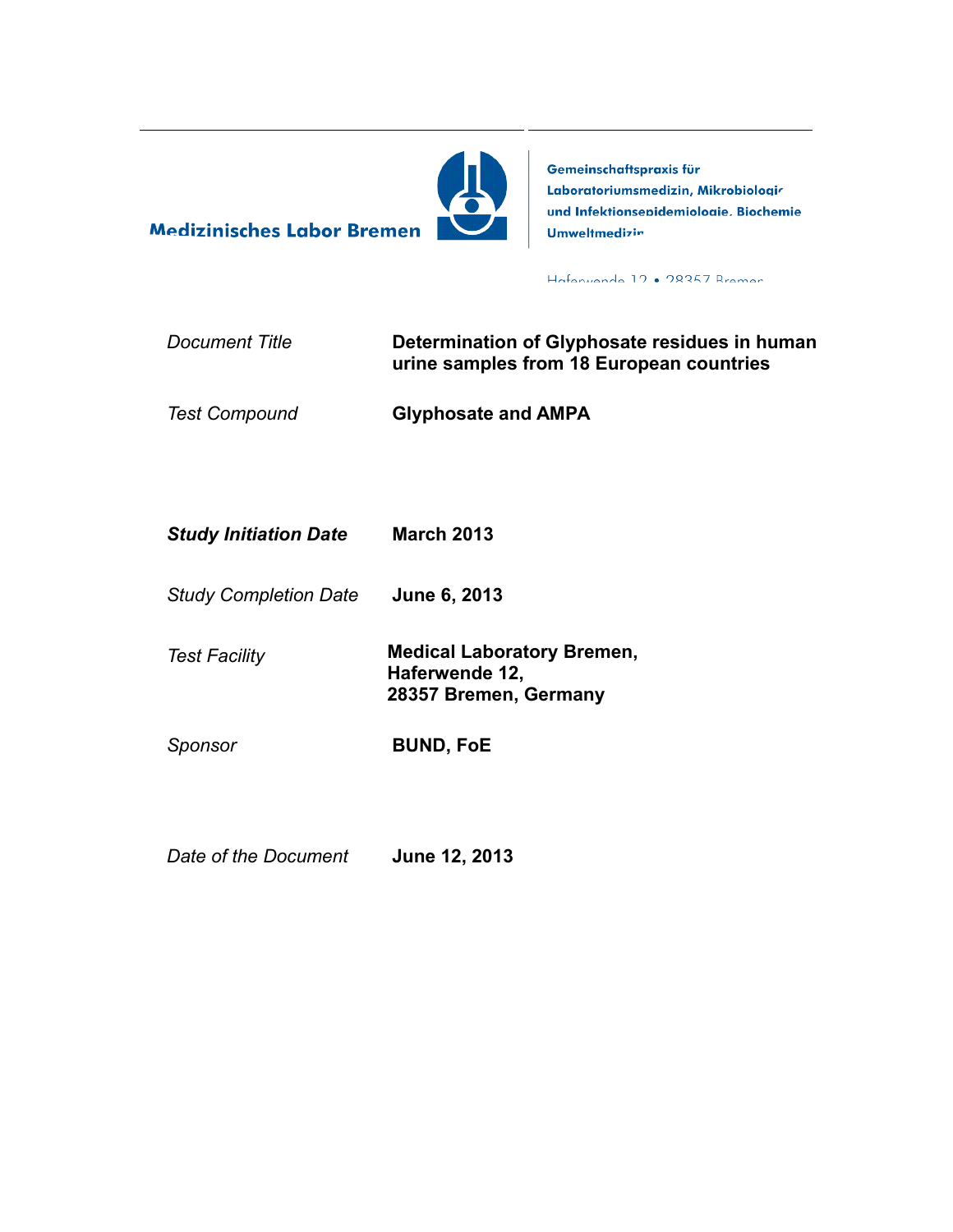# **STUDY LOCATION**

The preparation of standards and analyses of samples were carried out at the Test Facility:

# **Medical Laboratory Bremen, Haferwende 12, 28357 Bremen, Germany**

Under the responsibility of the Study Director, Dr. Hans-Wolfgang Hoppe, according to the relevant Operating Procedures.

Contact Dr. Hoppe:

0049 (0) 421 2072 -251

Hans-Wolfgang.Hoppe@mlhb.de

The analytical phase of the study was started on March 28, 2013 and was completed June 6, 2013.

The hardcopy raw data will be scanned and stored as electronic media and kept at Bremen Lab for a period of at least 1 year. A copy of the electronic media and the original hardcopy raw data will be sent to sponsor for archival purposes on demand.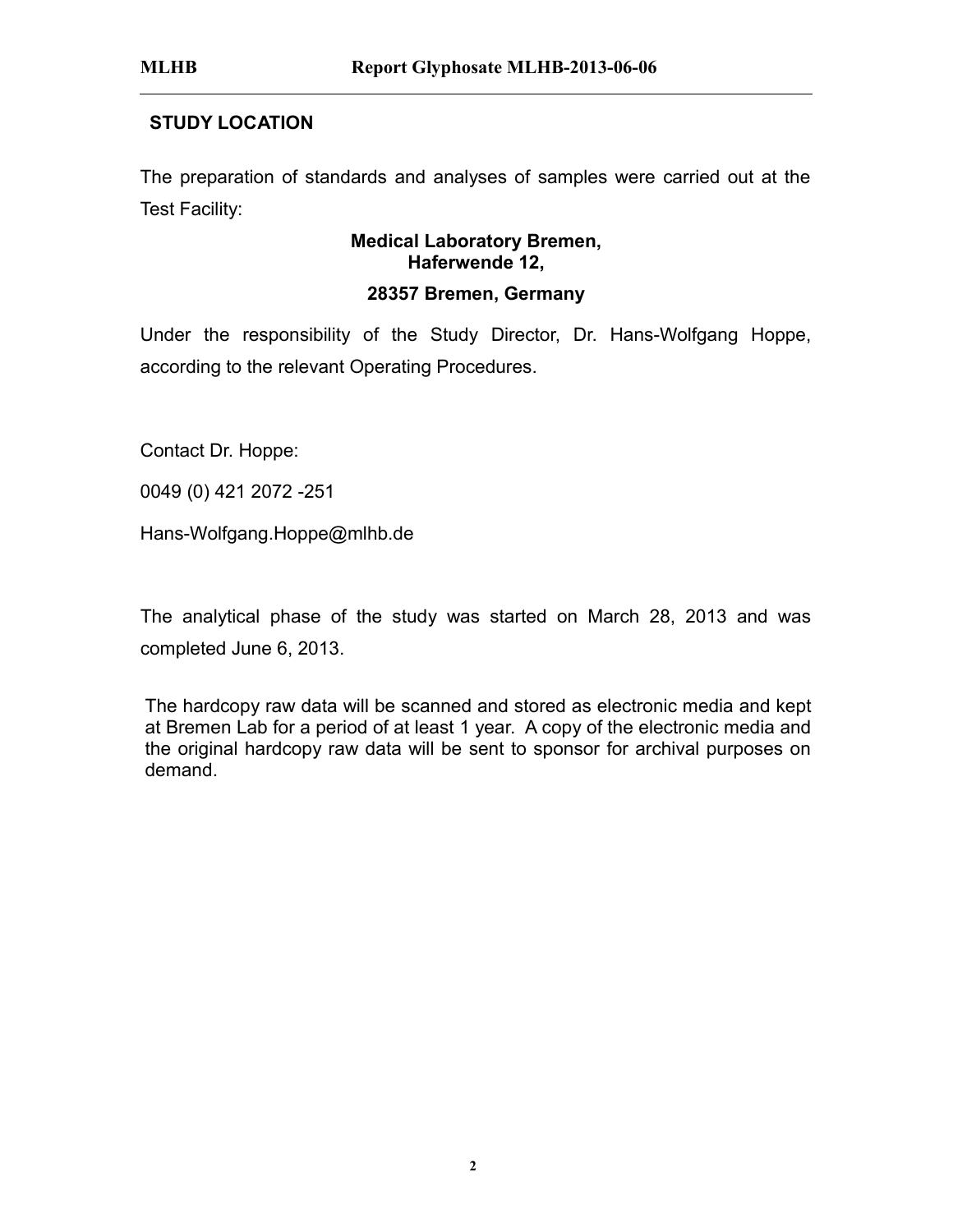**REPORT APPROVAL** 

**TEST FACILITY** 

**Medical Laboratory Bremen,** Haferwende 12, 28357 Bremen, Germany

Signature

Date

Dr. rer. nat. Hans-Wolfgang Hoppe

**Study Director** 

A. W. Hope 6.6.2013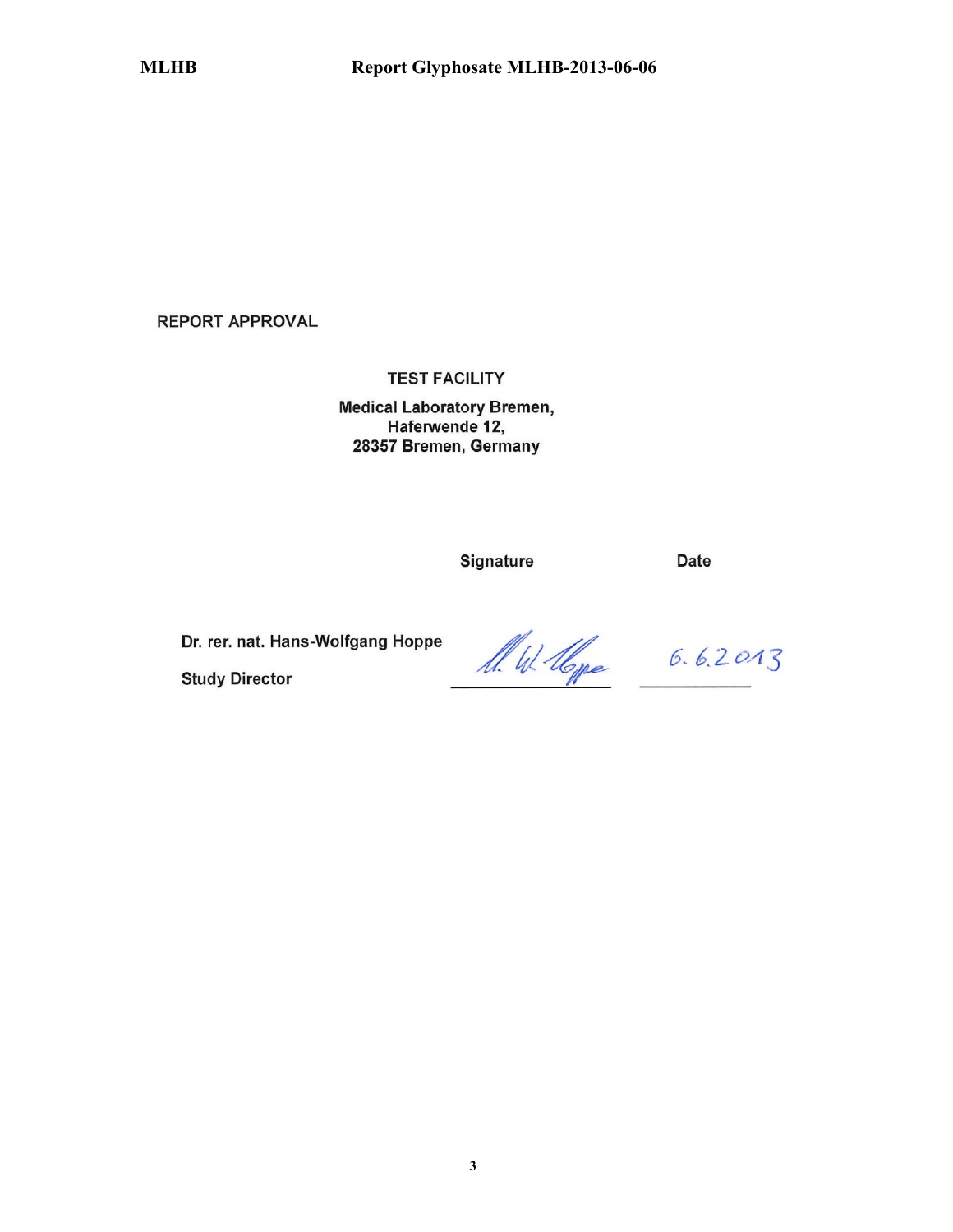# **TABLE OF CONTENTS**

<span id="page-3-0"></span>

|                | <b>STUDY LOCATION</b>                   |
|----------------|-----------------------------------------|
|                |                                         |
|                | <b>REPORT APPROVAL</b>                  |
|                |                                         |
|                | <b>TABLE OF CONTENTS</b>                |
|                |                                         |
|                |                                         |
|                | <b>OBJECTIVE</b>                        |
| 2              | <b>Management of Biological Samples</b> |
| $\mathfrak{S}$ | Analytical procedures                   |
| 4              | <b>Reference Values</b>                 |
| 5              | <b>Assay Results</b>                    |
| 6              | Conclusions                             |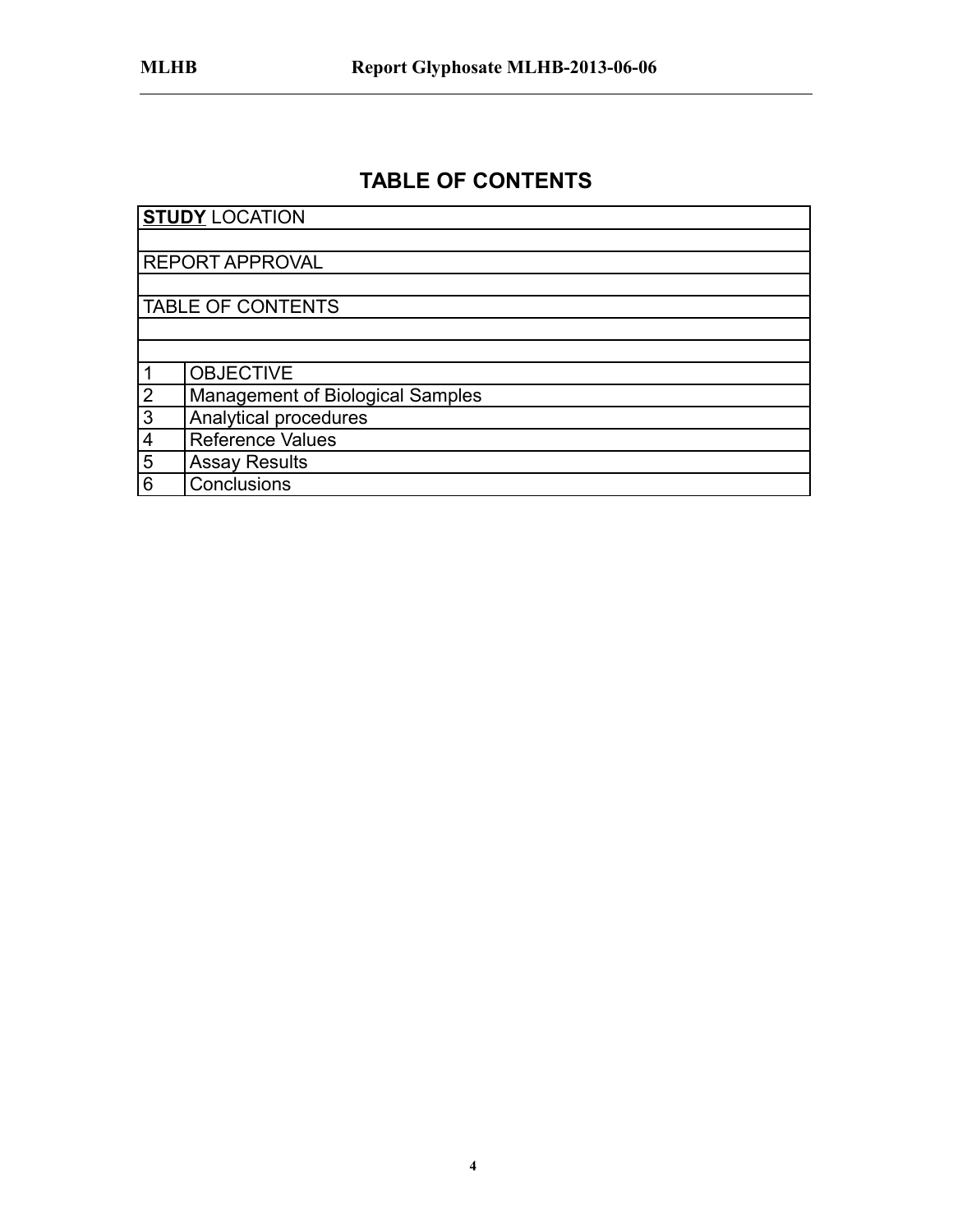## 1. OBJECTIVE

Determination of Glyphosate and AMPA residues in human urine samples. The goal of this study was to support the biomonitoring work of the BUND / FoE against the background of increasing Glyphosate use in some European countries.

# 2. Management of Biological Samples

We received shipments from 18 European countries during the period of March 22 (Belgium) to May 21 (Spain, Poland). Each shipment included 8-12 samples. The Spanish samples made a detour via Budapest. All urines were ice cold and in a good condition at receipt and were stored at –18°C until date of sample work-up. At reception, MLHB sent a confirmation of receipt to the Sponsor and has checked for any mismatch between the shipment and the list provided by the Sponsor. On completion of the assays, the samples were kept deep frozen. The study samples will be stored for a period of 1 year.

## 3. Analytical procedures

The human urine samples were analyzed by means of a validated GC-MSMS method. In addition we determined creatinine to correct for diurese, if needed. Brief descriptions and the relevant specifications are listed below.

#### Analytical Method for Glyphosate and AMPA

Sample preparation:

- 1) Evaporation and dissolution of the residue in methanol,
- 2) derivatization using trifluoroethanol and trifluoroactic acid anhydride

Internal Standards:  $^{13}C_2$ <sup>15</sup>N-Glyphosate;  $^{13}C$ <sup>15</sup>N-AMPA

Measurement: GC-MSMS, NCI mode Capillary Column: HP-Innowax

Precision: 8% each Recovery: 95% each Linearity: 0,2 - 20 µg/L each Limit of Quantitation (LOQ): 0,15 µg/L each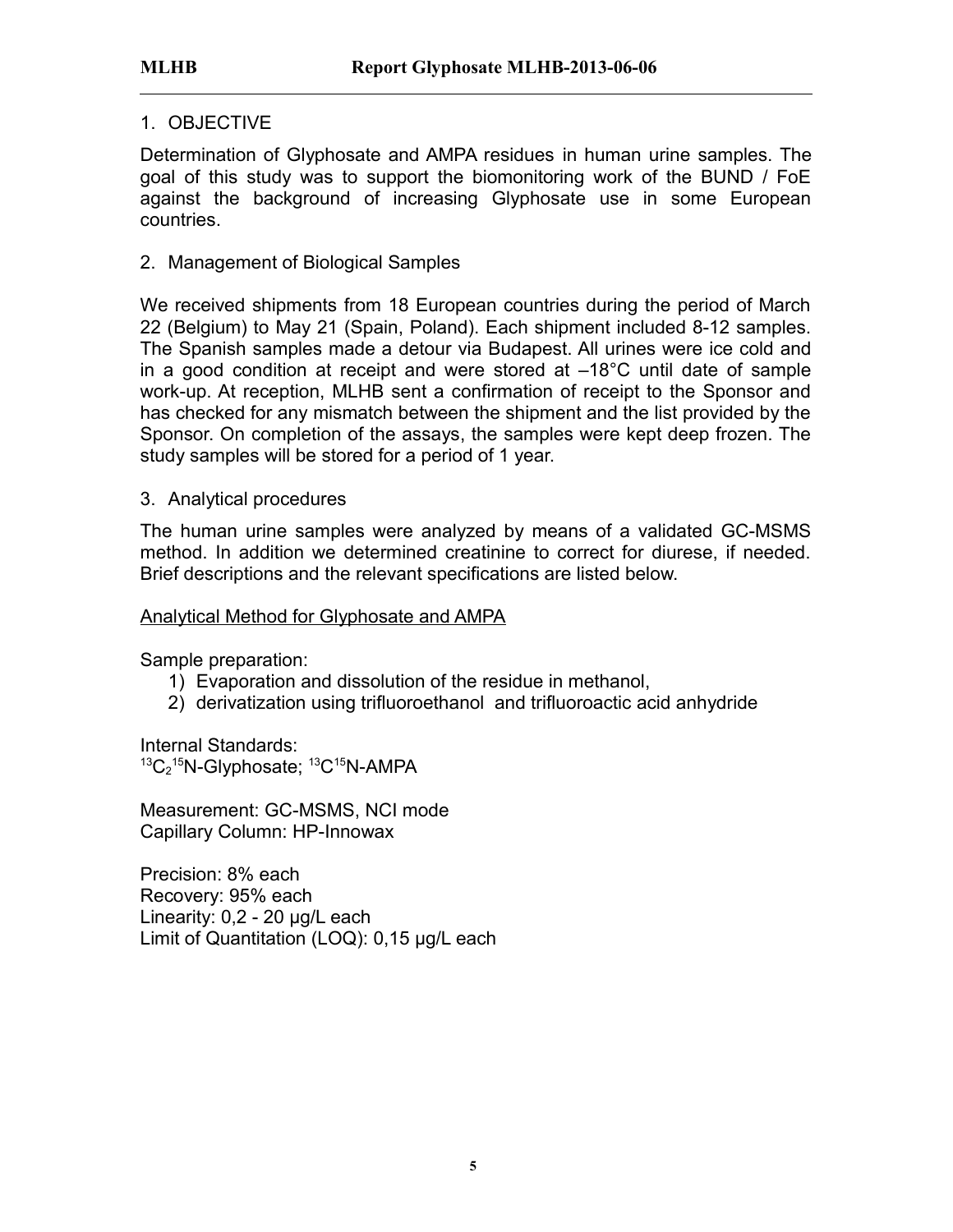

Fig. 1. GC-MSMS Chromatogramm of a processed urine sample (Belgium 11). The concentrations were as follows: Glyphosate: 0,6 µg/L; AMPA: 0,4µg/L

Method for Creatinine in urine: Jaffé-Reaction

#### 4. Reference Values

Table 1: Reference values

| Parent compound | <b>Biomarker</b> | <b>Reference Value</b> | Literature                   |
|-----------------|------------------|------------------------|------------------------------|
| Glyphosate      | Glyphosate       | $0,8 \mu g/L$          | Empirical value, MedLab 2012 |
| Glyphosate      | <b>AMPA</b>      | $0.5 \mu$ g/L          | Empirical value, MedLab 2012 |
| Creatinine      | Creatinine       | Range $0,3-3$ g/L      |                              |

The reference values for Glyphosate and AMPA are only tentative. They were derived from an urban collective (n=90) and are defined as the 95. percentile of the measured values. They were established by *Medical Laboratory Bremen* in 2012 during the process of the method validation. Strictly speaking they are only valid to the region of Bremen.

#### 5. Assay Results

A total of 182 humane urine samples were analyzed for residues of Glyphosate and the metabolite AMPA using a new GC-MSMS method. The results are presented in table 2. The samples to be analyzed were distributed across 6 runs. Besides the EU-Samples each run contained 2 QC-samples with known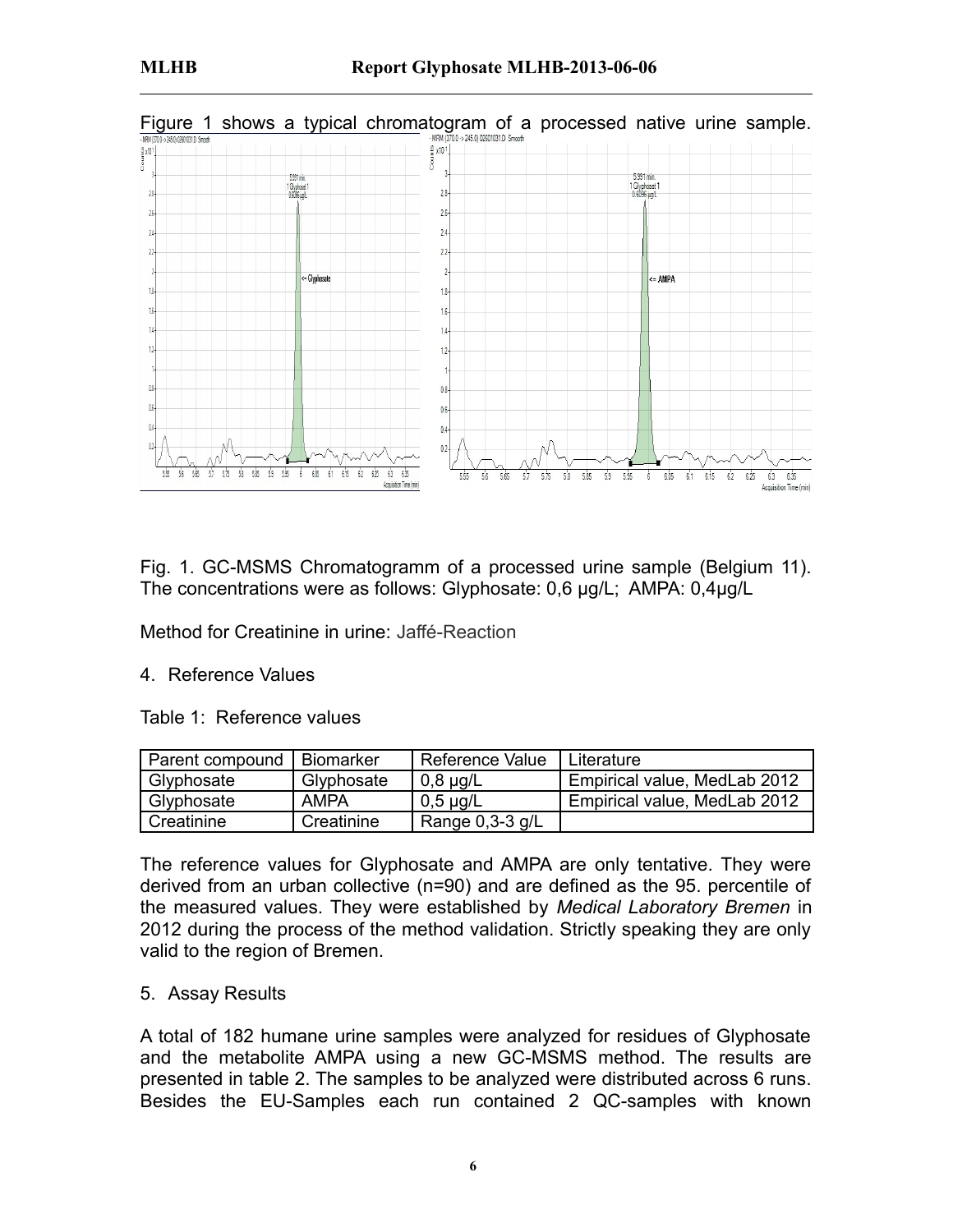Glyphosate and AMPA concentrations. Creatinine concentrations were only used to check whether the spot urine samples are valid. All creatinine levels are inside the reference range (see table 2). The analytical results of Glyphosate and AMPA are not creatinine corrected. A mean blank value of 0.03 µg/L was subtracted from the measured concentrations of the urine samples and controls (Table 2 and 3).

Quality control samples showed good precision and accuracy throughout the measurement of the study samples as an indication of the good method performance (see table 3). A brief statistical evaluation including frequency of detection, mean and maximum values sorted by EU countries is given in table 4.

| Participant   | Glyphosate | <b>AMPA</b> | Creatinine |
|---------------|------------|-------------|------------|
|               |            |             |            |
|               | $\mu$ g/L  | $\mu$ g/L   | g/L        |
|               |            |             |            |
| Belgium no 2  | < 0, 15    | 0,195       | 0,43       |
| Belgium no 3  | < 0, 15    | < 0, 15     | 0,9        |
| Belgium no 4  | 0,256      | 0,197       | 2,27       |
| Belgium no 5  | < 0, 15    | < 0, 15     | 0,81       |
| Belgium no 6  | 0,17       | 1,256       | 1,84       |
| Belgium no 7  | 0,18       | 0,684       | 1,64       |
| Belgium no 8  | 0,190      | < 0, 15     | 1,03       |
| Belgium no 9  | < 0, 15    | < 0, 15     | 2,22       |
| Belgium no 10 | 0,211      | < 0.15      | 1,28       |
| Belgium no 11 | 0,575      | 0,373       | 2,7        |
| Belgium no 12 | < 0, 15    | < 0.15      | 0,98       |
| Latvia No 1   | < 0.15     | < 0, 15     | 0,79       |
| Latvia No 2   | < 0, 15    | < 0, 15     | 0,96       |
| Latvia No 3   | 0,896      | 0,391       | 1,9        |
| Latvia No 4   | 0,208      | 0,150       | 2,33       |
| Latvia No 5   | < 0, 15    | < 0, 15     | 1,95       |
| Latvia No 6   | 1,821      | 0,15        | 2,75       |
| Latvia No 7   | 0,636      | 0,706       | 2,01       |
| Latvia No 8   | 0,203      | 0,220       | 2,28       |
| Latvia No 9   | 0,339      | < 0, 15     | 3,35       |
| Latvia No 10  | < 0, 15    | < 0, 15     | 1,62       |
| Latvia No 11  | < 0, 15    | < 0, 15     | 0,36       |
| UK No 1       | 1,636      | 0,560       | 2,25       |
| UK No 2       | 0,261      | < 0, 15     | 0,7        |
| UK No 3       | 0,205      | < 0, 15     | 0,62       |

Table 2**:** Glyphosate and AMPA concentrations in human urine samples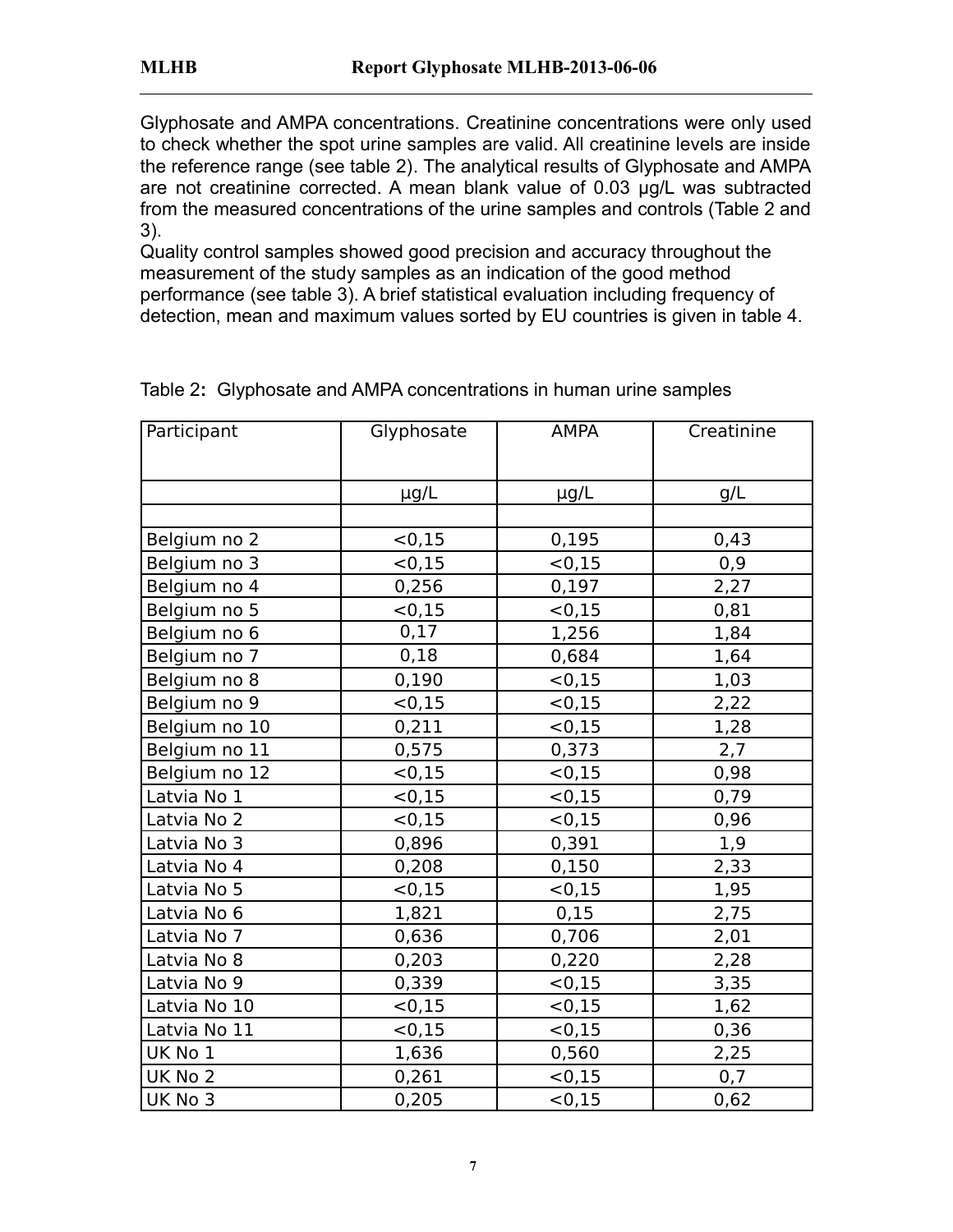| UK No 4              | < 0, 15     | < 0.15  | 0,59 |
|----------------------|-------------|---------|------|
| UK No 5              | < 0, 15     | < 0, 15 | 0,83 |
| UK No 6              | 1,068       | 0,364   | 1,5  |
| UK No 7              | < 0.15      | < 0, 15 | 0,87 |
| UK No 8              | 0,264       | 0,241   | 1,64 |
| UK No 9              | 0,579       | 0,483   | 0,57 |
| <b>UK No 10</b>      | 0,425       | 0,239   | 0,92 |
| France No 1          | < 0.15      | < 0.15  | 1,65 |
| France No 2          | < 0, 15     | < 0, 15 | 2,26 |
| France No 3          | < 0, 15     | < 0.15  | 0,96 |
| France No 4          | 0,209       | 0,281   | 2,16 |
| France No 5          | 0,200       | 0,408   | 2,4  |
| France No 6          | < 0, 15     | 0,209   | 1,19 |
| France No 7          | < 0, 15     | < 0.15  | 0,34 |
| France No 8          | < 0, 15     | < 0, 15 | 1,33 |
| France No 9          | < 0, 15     | < 0, 15 | 2,23 |
| France No 10         | 0,232       | < 0.15  | 2,64 |
| Czech Republic No 1  | 0,302       | 0,217   | 1,16 |
| Czech Republic No 2  | 0,916       | 0,296   | 2,33 |
| Czech Republic No 3  | < 0.15      | < 0.15  | 0,25 |
| Czech Republic No 4  | < 0, 15     | < 0.15  | 0,6  |
| Czech Republic No 5  | 0,273       | 0,192   | 0,88 |
| Czech Republic No 6  | < 0, 15     | < 0, 15 | 0,63 |
| Czech Republic No 7  | 0,247       | 0,208   | 1,15 |
| Czech Republic No 8  | 0,191       | < 0, 15 | 1,07 |
| Czech Republic No 9  | 0,159       | 0,212   | 0,52 |
| Czech Republic No 10 | < 0, 15     | < 0, 15 | 0,34 |
| Bulgaria No 1        | < 0, 15     | < 0.15  | 0,96 |
| <b>Bulgaria No 2</b> | < 0, 15     | < 0.15  | 0,96 |
| Bulgaria No 3        | $\le 0, 15$ | < 0, 15 | 0,75 |
| Bulgaria No 4        | < 0, 15     | < 0.15  | 1,04 |
| Bulgaria No 5        | 0,176       | < 0.15  | 2,82 |
| Bulgaria No 6        | < 0, 15     | < 0, 15 | 0,46 |
| Bulgaria No 7        | < 0,15      | 0,201   | 1,53 |
| <b>Bulgaria No 8</b> | < 0, 15     | 0,166   | 0,89 |
| Bulgaria No 9        | < 0, 15     | < 0.15  | 1,82 |
| Bulgaria No 10       | < 0, 15     | < 0, 15 | 1,3  |
| Malta No 1           | 0,363       | 0,180   | 2,62 |
| Malta No 2           | 0,293       | < 0.15  | 1,08 |
| Malta No 3           | 0,906       | 0,644   | 1,42 |
| Malta No 4           | 1,555       | 0,886   | 2,17 |
| Malta No 5           | 0,379       | 0,267   | 1,38 |
| Malta No 6           | 1,242       | 0,387   | 1,19 |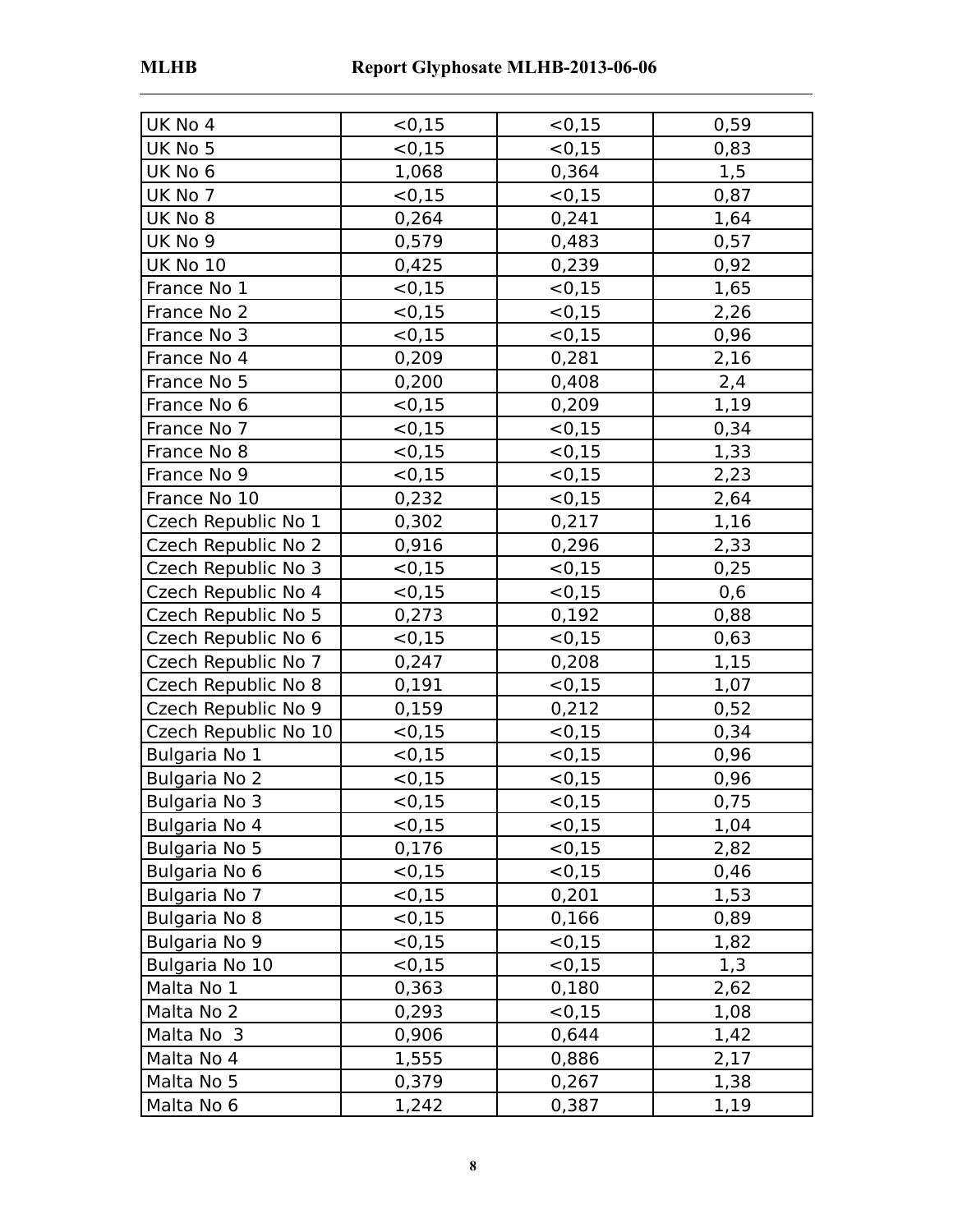| Malta No 7      | < 0.15  | < 0, 15     | 1,3  |
|-----------------|---------|-------------|------|
| Malta No 8      | 0,992   | 0,397       | 2,6  |
| Malta No 9      | 1,290   | 0,580       | 1,51 |
| Malta No 10     | 1,127   | 0,552       | 1,52 |
| Macedonia No 1  | < 0.15  | < 0, 15     | 1,97 |
| Macedonia No 2  | < 0, 15 | < 0.15      | 1,63 |
| Macedonia No 3  | < 0.15  | < 0, 15     | 1,56 |
| Macedonia No 4  | 0,239   | < 0, 15     | 0,4  |
| Macedonia No 5  | < 0, 15 | < 0, 15     | 0,96 |
| Macedonia No 6  | < 0, 15 | < 0.15      | 1,23 |
| Macedonia No 7  | < 0.15  | < 0, 15     | 1,72 |
| Macedonia No 8  | < 0.15  | < 0, 15     | 1,65 |
| Macedonia No 9  | < 0.15  | < 0, 15     | 3,15 |
| Macedonia No 10 | < 0.15  | < 0.15      | 1,67 |
| Austria No 1    | 0,198   | < 0, 15     | 2,73 |
| Austria No 2    | < 0.15  | 0,163       | 1,81 |
| Austria No 3    | < 0.15  | < 0, 15     | 2,97 |
| Austria No 4    | < 0, 15 | < 0.15      | 1,19 |
| Austria No 5    | < 0.15  | < 0, 15     | 0,33 |
| Austria No 6    | < 0.15  | < 0.15      | 3,22 |
| Austria No 7    | < 0.15  | < 0, 15     | 1,15 |
| Austria No 8    | < 0.15  | < 0.15      | 0,23 |
| Austria No 9    | < 0.15  | < 0, 15     | 0,28 |
| Austria No 10   | 0,153   | 0,156       | 1,17 |
| Croatia No 1    | < 0, 15 | < 0, 15     | 0,79 |
| Croatia No 2    | < 0, 15 | < 0.15      | 2,07 |
| Croatia No 3    | 0,224   | 2,630       | 1,9  |
| Croatia No 4    | 0,187   | < 0, 15     | 1,57 |
| Croatia No 5    | < 0, 15 | < 0.15      | 1,65 |
| Croatia No 6    | 0,158   | $\leq 0.15$ | 0,71 |
| Croatia No 7    | < 0.15  | < 0, 15     | 0,69 |
| Croatia No 8    | < 0.15  | < 0, 15     | 1,07 |
| Croatia No 9    | < 0.15  | < 0, 15     | 2,1  |
| Croatia No 10   | 0,424   | < 0.15      | 1,02 |
| Hungary No 1    | < 0, 15 | < 0, 15     | 0,9  |
| Hungary No 2    | < 0, 15 | < 0.15      | 1,13 |
| Hungary No 3    | < 0.15  | 0,270       | 1,2  |
| Hungary No 4    | 0,176   | < 0.15      | 1,21 |
| Hungary No 5    | 0,171   | 0,153       | 0,49 |
| Hungary No 6    | 0,171   | < 0.15      | 2,1  |
| Hungary No 7    | < 0.15  | $\leq 0.15$ | 1,66 |
| Hungary No 8    | < 0.15  | < 0, 15     | 0,72 |
| Hungary No 9    | < 0.15  | < 0, 15     | 1,11 |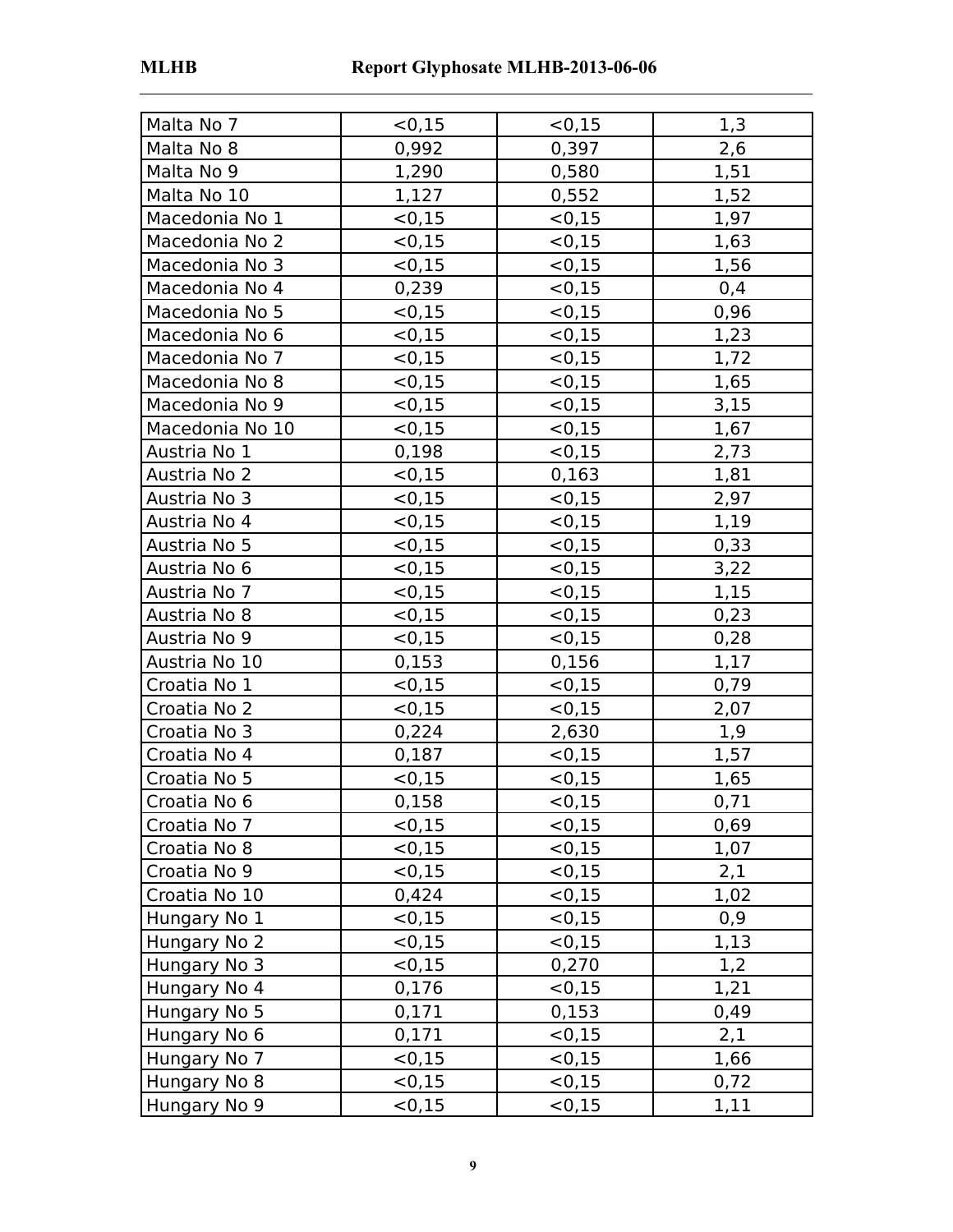| Hungary No 10  | < 0, 15 | < 0.15  | 0,8  |
|----------------|---------|---------|------|
| Switzerland 1  | < 0, 15 | < 0, 15 | 0,67 |
| Switzerland 2  | < 0, 15 | < 0, 15 | 0,99 |
| Switzerland 3  | < 0, 15 | < 0, 15 | 0,78 |
| Switzerland 4  | < 0, 15 | < 0, 15 | 1,22 |
| Switzerland 5  | < 0, 15 | < 0, 15 | 1,09 |
| Switzerland 6  | < 0, 15 | < 0, 15 | 0,73 |
| Switzerland 7  | 0,156   | < 0, 15 | 1,9  |
| Switzerland 8  | < 0, 15 | < 0, 15 | 1,57 |
| Switzerland 9  | 0,159   | < 0, 15 | 2,35 |
| Switzerland 10 | < 0, 15 | < 0, 15 | 0,56 |
| Switzerland 11 | < 0, 15 | < 0.15  | 2,41 |
| Switzerland 12 | < 0, 15 | < 0, 15 | 0,74 |
| Netherlands 1  | < 0, 15 | < 0, 15 | 4,19 |
| Netherlands 2  | 0,156   | 0,245   | 2,61 |
| Netherlands 3  | < 0, 15 | < 0, 15 | 1,13 |
| Netherlands 4  | 1,016   | 0,498   | 2,23 |
| Netherlands 5  | 0,159   | 0,172   | 1,71 |
| Netherlands 6  | 0,429   | 0,640   | 1,99 |
| Netherlands 7  | < 0, 15 | < 0.15  | 1,45 |
| Netherlands 8  | 0,701   | 0,256   | 2,05 |
| Germany 1      | 0,238   | 0,228   | 0,48 |
| Germany 2      | < 0, 15 | < 0, 15 | 0,79 |
| Germany 3      | 0,209   | 0,213   | 0,83 |
| Germany 4      | 0,486   | 0,439   | 1,9  |
| Germany 5      | < 0, 15 | < 0, 15 | 0,46 |
| Germany 6      | < 0, 15 | 0,202   | 1,7  |
| Germany 7      | 0,460   | < 0.15  | 1,72 |
| Germany 8      | 0,226   | < 0.15  | 1,38 |
| Germany 9      | 0,445   | 0,700   | 1,64 |
| Germany 10     | 0,204   | 0,205   | 2,6  |
| Cyprus 1       | 0,199   | < 0.15  | 1,32 |
| Cyprus 2       | < 0, 15 | < 0.15  | 0,86 |
| Cyprus 3       | 0,158   | < 0, 15 | 2,33 |
| Cyprus 4       | < 0.15  | < 0, 15 | 0,65 |
| Cyprus 5       | 0,180   | 0,674   | 0,99 |
| Cyprus 6       | 0,223   | 0,228   | 2,01 |
| Cyprus 7       | < 0,15  | < 0.15  | 0,85 |
| Cyprus 8       | < 0, 15 | 0,643   | 2,05 |
| Cyprus 9       | < 0.15  | < 0.15  | 1,86 |
| Cyprus 10      | 0,250   | 0,584   | 1,61 |
| Georgia 1      | < 0.15  | < 0.15  | 1,91 |
| Georgia 2      | 0,193   | 0,176   | 1,7  |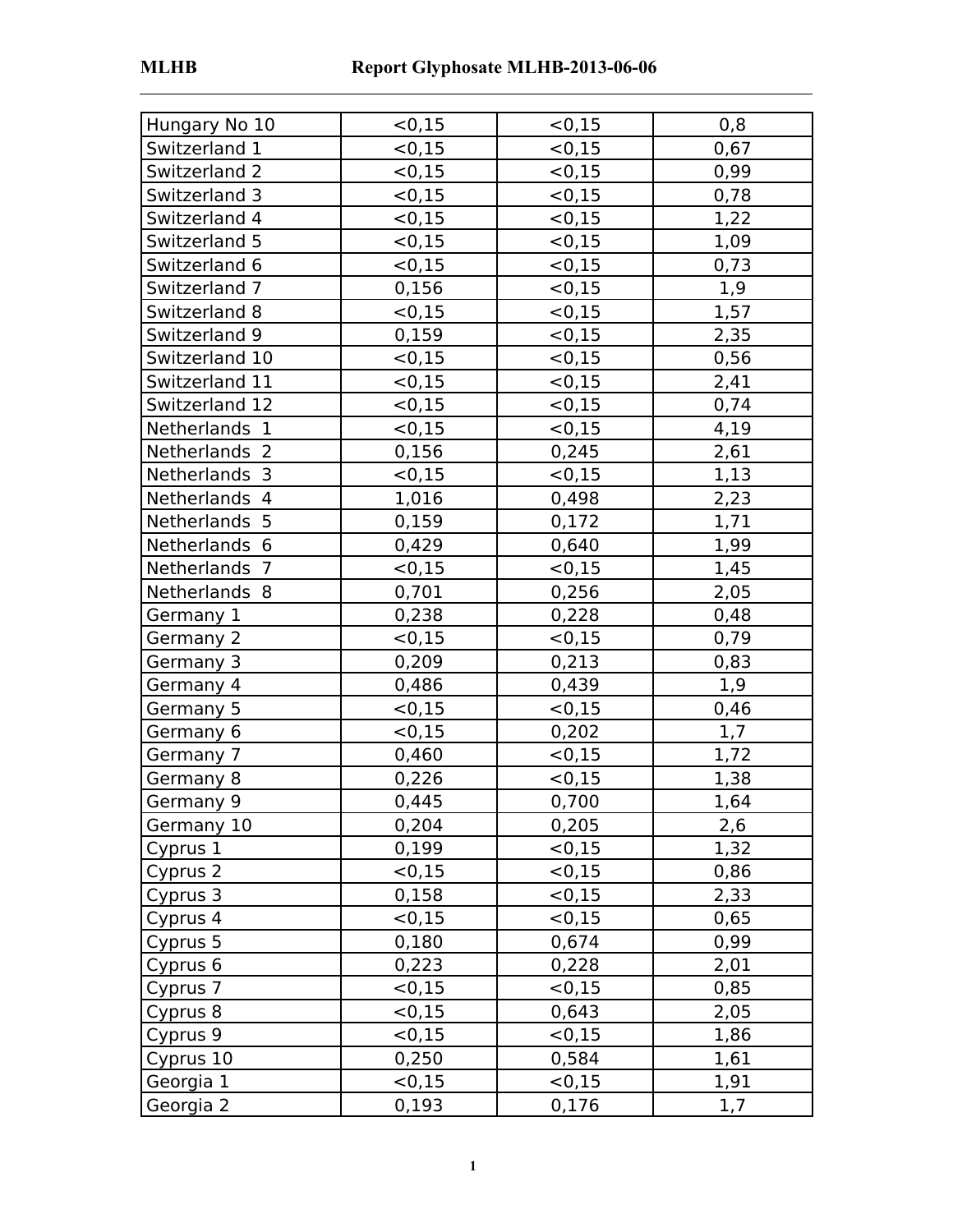| Georgia 3           | 0,353   | 0,178   | 1,61 |
|---------------------|---------|---------|------|
| Georgia 4           | < 0, 15 | < 0.15  | 1,31 |
| Georgia 5           | < 0, 15 | < 0, 15 | 0,81 |
| Georgia 6           | < 0, 15 | < 0, 15 | 1,62 |
| Georgia 7           | < 0.15  | < 0.15  | 1,5  |
| Georgia 8           | < 0.15  | 0,185   | 1,6  |
| Georgia 9           | < 0, 15 | < 0, 15 | 0,96 |
| Georgia 10          | < 0, 15 | < 0.15  | 0,62 |
| Spain 1             | < 0, 15 | < 0.15  | 1,25 |
| Spain 2             | < 0, 15 | < 0, 15 | 0,74 |
| Spain 3             | 0,160   | < 0.15  | 1,54 |
| Spain 4             | 0,221   | 0,820   | 2,31 |
| Spain 5             | < 0, 15 | < 0, 15 | 0,43 |
| Spain 6             | < 0.15  | < 0.15  | 0,17 |
| Spain 7             | 0,168   | 0,165   | 1,36 |
| Spain 8             | 0,175   | < 0, 15 | 0,68 |
| Spain 9             | < 0.15  | < 0.15  | 0,76 |
| Spain 10            | < 0.15  | 0,160   | 1,46 |
| Poland 1            | 0,235   | 0,206   | 1,96 |
| Poland <sub>2</sub> | < 0.15  | < 0, 15 | 0,85 |
| Poland <sub>3</sub> | < 0, 15 | < 0, 15 | 0,34 |
| Poland 4            | 0,763   | 0,285   | 0,55 |
| Poland 5            | 0,233   | 0,267   | 1,42 |
| Poland <sub>6</sub> | 0,377   | 0,406   | 1,36 |
| Poland <sub>7</sub> | 0,528   | 0,237   | 0,94 |
| Poland 8            | 0,599   | 0,283   | 2,9  |
| Poland <sub>9</sub> | 0,168   | < 0.15  | 0,91 |
| Poland 10           | < 0, 15 | < 0, 15 | 0,92 |

Table 3: Results of quality controls

| Run                | Glyphosate       | <b>AMPA</b>      | Glyphosate       | <b>AMPA</b>      |  |
|--------------------|------------------|------------------|------------------|------------------|--|
| Target $(\mu g/L)$ | 5                | 5                |                  | 0,5              |  |
|                    | Conc $(\mu g/L)$ | Conc $(\mu g/L)$ | Conc $(\mu g/L)$ | Conc $(\mu g/L)$ |  |
| Run 1              | 4,76             | 5,14             | 0,95             | 0,53             |  |
| Run 2              | 5,10             | 5,48             | 1,18             | 0,50             |  |
| Run 3              | 5,27             | 5,33             | 1,02             | 0,47             |  |
| Run 4              | 5,35             | 5,29             | 1,02             | 0,47             |  |
| Run 5              | 5,50             | 5,40             | 1,06             | 0,55             |  |
| Run 6              | 5,30             | 5,10             | 1,04             | 0,53             |  |
|                    |                  |                  |                  |                  |  |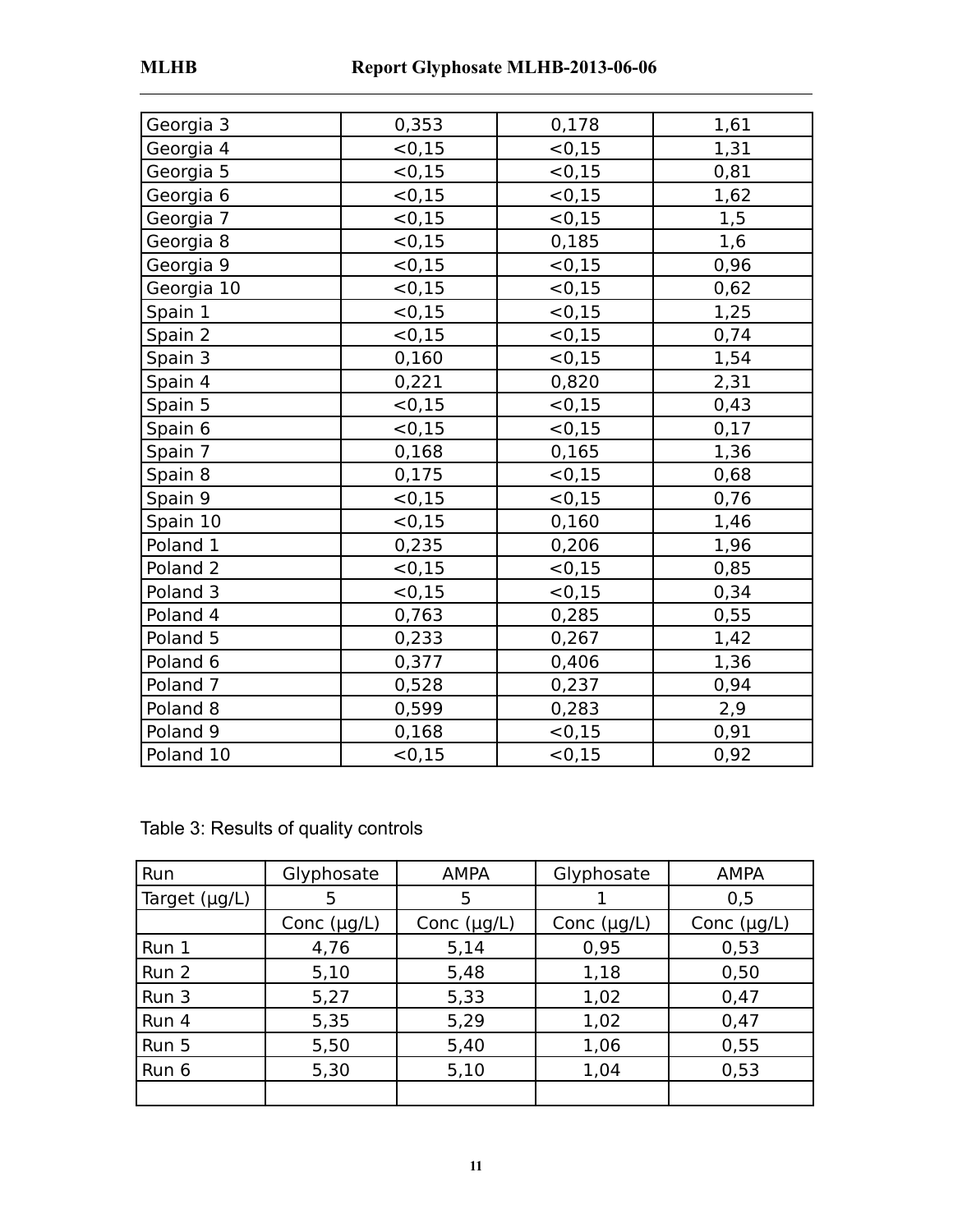| Mean             | ົ່າ-<br>しょんよ | -29<br>しょとつ   | 1,05   | 51<br>∪, J⊥ |
|------------------|--------------|---------------|--------|-------------|
| (% , )<br>'UV    | 4,52         | つ にに<br>ں زرے | 54, י  | 6,76        |
| (% )<br>Accuracy | 104,24       | 105,79        | 104,54 | 101,04      |

Table 4: Statistics

To calculate the mean values, results below the LOQ (0,15 µg/L) are replaced with

½ LOQ (0,075 µg/L).

| EU country           |           | Subjects | Glypho<br>Frequency of<br><b>Detektion</b> | Glypho<br>Frequency of<br><b>Detektion</b> | Glypho<br>Mean | Glypho<br>Maximum<br>Value | <b>AMPA</b><br><b>Detektion</b> | <b>AMPA</b><br>Frequency of Frequency of<br><b>Detektion</b> | <b>AMPA</b><br>Mean | <b>AMPA</b><br>Maximum<br>Value |
|----------------------|-----------|----------|--------------------------------------------|--------------------------------------------|----------------|----------------------------|---------------------------------|--------------------------------------------------------------|---------------------|---------------------------------|
|                      |           | n        | n                                          | $\frac{0}{0}$                              | $\mu q/L$      | $\mu$ g/L                  | n.                              | %                                                            | µg/L                | $\mu q/L$                       |
| Belgium              | B         | 11       | 6                                          | 54,55                                      | 0,18           | 0,57                       | 5                               | 45,45                                                        | 0,29                | 1,26                            |
| Latvia               | LV        | 11       | 6                                          | 54,55                                      | 0,41           | 1,82                       | 5                               | 45,45                                                        | 0, 19               | 0,71                            |
| <b>Great Britain</b> | <b>GB</b> | 10       | $\overline{7}$                             | 70,00                                      | 0,47           | 1,64                       | 5                               | 50,00                                                        | 0,23                | 0,56                            |
| France               | F         | 10       | 3                                          | 30,00                                      | 0,12           | 0,23                       | 3                               | 30,00                                                        | 0,14                | 0,41                            |
| Czech<br>Republic    | CZ        | 10       | 6                                          | 60,00                                      | 0,24           | 0,92                       | 5                               | 50,00                                                        | 0, 15               | 0,30                            |
| <b>Bulgaria</b>      | <b>BG</b> | 10       | $\mathbf{1}$                               | 10,00                                      | 0,09           | 0,18                       | 2                               | 20,00                                                        | 0, 10               | 0,20                            |
| Malta                | M         | 10       | 9                                          | 90.00                                      | 0,82           | 1,56                       | 8                               | 80,00                                                        | 0,40                | 0,89                            |
| Macedonia            | MK        | 10       | $\mathbf{1}$                               | 10,00                                      | 0,09           | 0,24                       | 0                               | 0,00                                                         | 0,08                | 0,08                            |
| Austria              | Α         | 10       | $\overline{2}$                             | 20,00                                      | 0,10           | 0,20                       | $\overline{2}$                  | 20,00                                                        | 0,09                | 0, 16                           |
| Croatia              | <b>HR</b> | 10       | $\overline{4}$                             | 40,00                                      | 0,14           | 0,42                       | $\mathbf{1}$                    | 10,00                                                        | 0,33                | 2,63                            |
| Hungary              | H         | 10       | 3                                          | 30,00                                      | 0,10           | 0,18                       | $\overline{c}$                  | 20,00                                                        | 0, 10               | 0,27                            |
| Switzerland          | <b>CH</b> | 12       | $\overline{2}$                             | 16,67                                      | 0,09           | 0,16                       | $\mathbf 0$                     | 0,00                                                         | 0,08                | 0,08                            |
| Netherlands          | <b>NL</b> | 8        | 5                                          | 62,5                                       | 0,34           | 1,02                       | 5                               | 62,50                                                        | 0,25                | 0,64                            |
| Germany              | D         | 10       | $\overline{7}$                             | 70,00                                      | 0,25           | 0,49                       | 6                               | 60,00                                                        | 0,23                | 0,70                            |
| Cyprus               | CY        | 10       | 5                                          | 50,00                                      | 0,14           | 0,25                       | $\overline{4}$                  | 40,00                                                        | 0,26                | 0,67                            |
| Georgia              | <b>GE</b> | 10       | $\overline{2}$                             | 20,00                                      | 0,11           | 0,35                       | 3                               | 30,00                                                        | 0,11                | 0,19                            |
| Spain                | E         | 10       | $\overline{4}$                             | 40,00                                      | 0,12           | 0,22                       | 3                               | 30,00                                                        | 0,17                | 0,82                            |
| Poland               | PL        | 10       | $\overline{7}$                             | 70,00                                      | 0,31           | 0,76                       | 6                               | 60,00                                                        | 0,20                | 0,41                            |
|                      |           |          |                                            |                                            |                |                            |                                 |                                                              |                     |                                 |
| Total                |           | 182      | 80                                         | 43,9                                       | 0,21           | 1,56                       | 65                              | 35,71                                                        | 0,18                | 2,63                            |